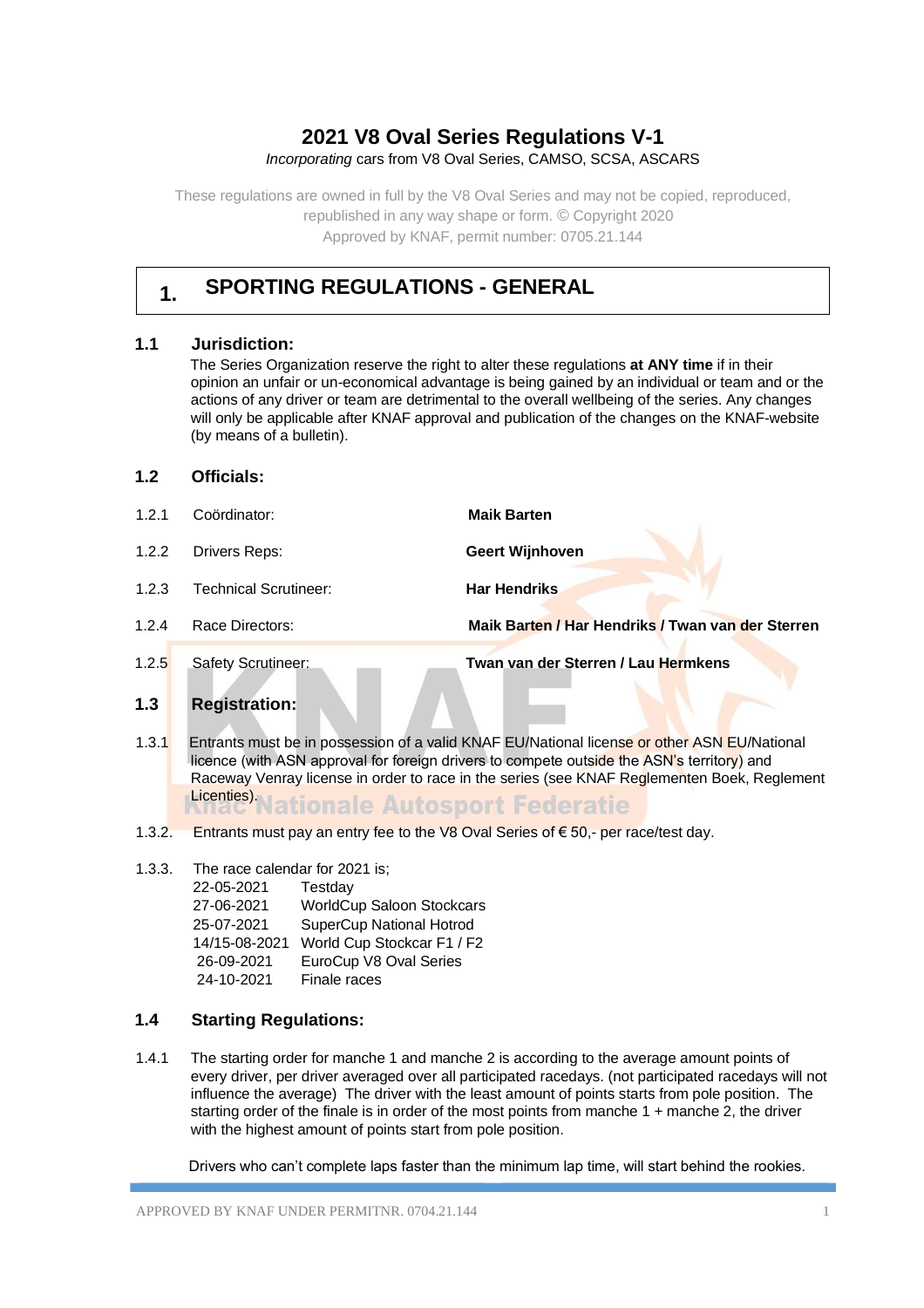The minimum lap time is 110% of the fastest lap time achieved on that raceday before manche 1 starts. Drivers who can't complete laps faster that 115% of the fastest lap time achieved on that raceday before manche 1 starts are not allowed to start. In case of force majeure the minimum lap time will be determined by the race director during the race day in accordance with the track conditions of that specific raceday.

# **1.5 Scoring:**

1.5.1 All competing vehicles shall be fitted with a working timing identification module (transponder). The transponder required must be compatible with the Raceway Venray My Laps timing system. It is the responsibility of the competitor to ensure that the module is working and safely fitted in a suitable position on the vehicle. Failure of the transponder may result in the competing vehicle being untimed and not counted in the final results. Transponders must be mounted at a distance no greater than 40cm from the ground, with clear view to the track, mounted vertically so you can read the transponder number.

| <b>POSITIE</b>          | <b>MANCHE 1</b> | <b>MANCHE 2</b> | <b>FINALE</b> |
|-------------------------|-----------------|-----------------|---------------|
| $\mathbf{1}$            | 75              | 75              | 99            |
| $\overline{2}$          | 70              | 70              | 89            |
| $\overline{\mathbf{3}}$ | 65              | 65              | 81            |
| $\overline{\mathbf{4}}$ | 60              | 60              | 75            |
| 5                       | 55              | 55              | 70            |
| $6\phantom{1}$          | 50              | 50              | 65            |
| $\overline{7}$          | 45              | 45              | 60            |
| 8                       | 40              | 40              | 55            |
| 9                       | 38              | 38              | 53            |
| 10                      | 36              | 36              | 51            |
| $\overline{11}$         | 34              | 34              | 49            |
| 12                      | 32              | 32              | 47            |
| 13                      | 30              | 30              | 45            |
| 14                      | 29              | 29              | 44            |
| 15                      | 28              | 28              | 43            |
| 16                      | 27              | 27              | 42            |
| 17                      | 26              | 26              | 41            |
| 18                      | 25              | 25              | 40            |

1.5.2 *Competitors* points will be awarded as follows: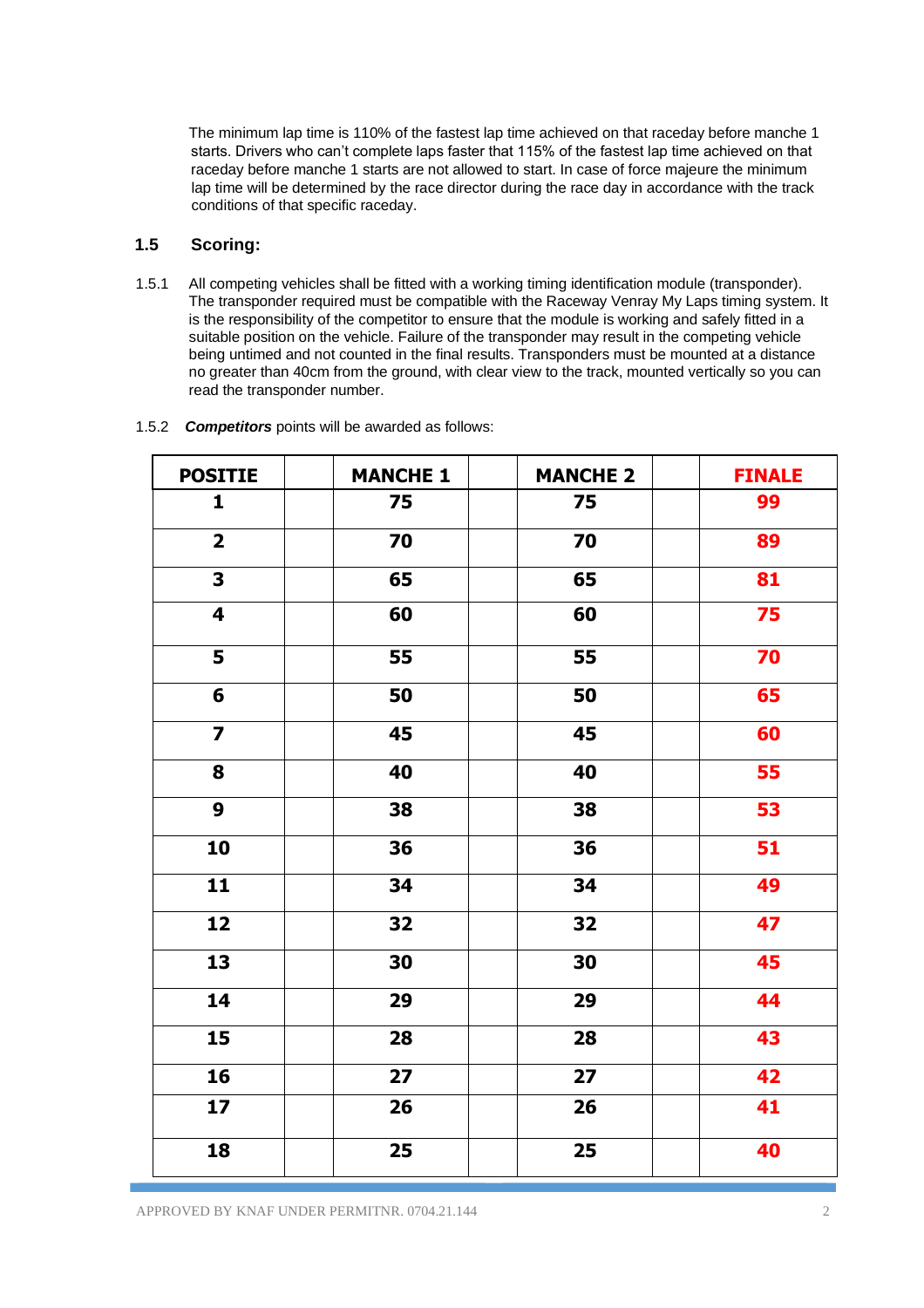| 19 | 24 | 24 | 39 |
|----|----|----|----|
| 20 | 23 | 23 | 38 |
| 21 | 22 | 22 | 37 |
| 22 | 21 | 21 | 36 |
| 23 | 20 | 20 | 35 |
| 24 | 19 | 19 | 34 |
| 25 | 18 | 18 | 33 |
| 26 | 17 | 17 | 32 |
| 27 | 16 | 16 | 31 |
| 28 | 15 | 15 | 30 |
| 29 | 14 | 14 | 29 |
| 30 | 13 | 13 | 28 |

To be awarded a driver should drive at least one green flag lap in that specific Heat.

 $1.5.3$ A driver who has been shown the Black Cross during a manche or the Final will be set back one position in the result. When collected another Black Cross in the same manche the driver automatically will be disqualified for that specific manche.

#### $1.6$ Awards:

- All awards are to be provided by the circuit and V8 Oval Series.  $1.6.1$
- $1.6.2$ The 'End of Day' trophies will be awarded to the drivers with the highest scores in the Ascar and Offset cars of the day from the total of the day's races. 1st, 2nd and 3rd place in both standings will be calculated by adding the driver's scores from H1, H2, and the final together.
- 1.6.3. At the end of the season the trophies will be awarded to the drivers top 3 drivers with the highest scores points during the V8 Oval Series season 2020 in the Ascar and Offset cars.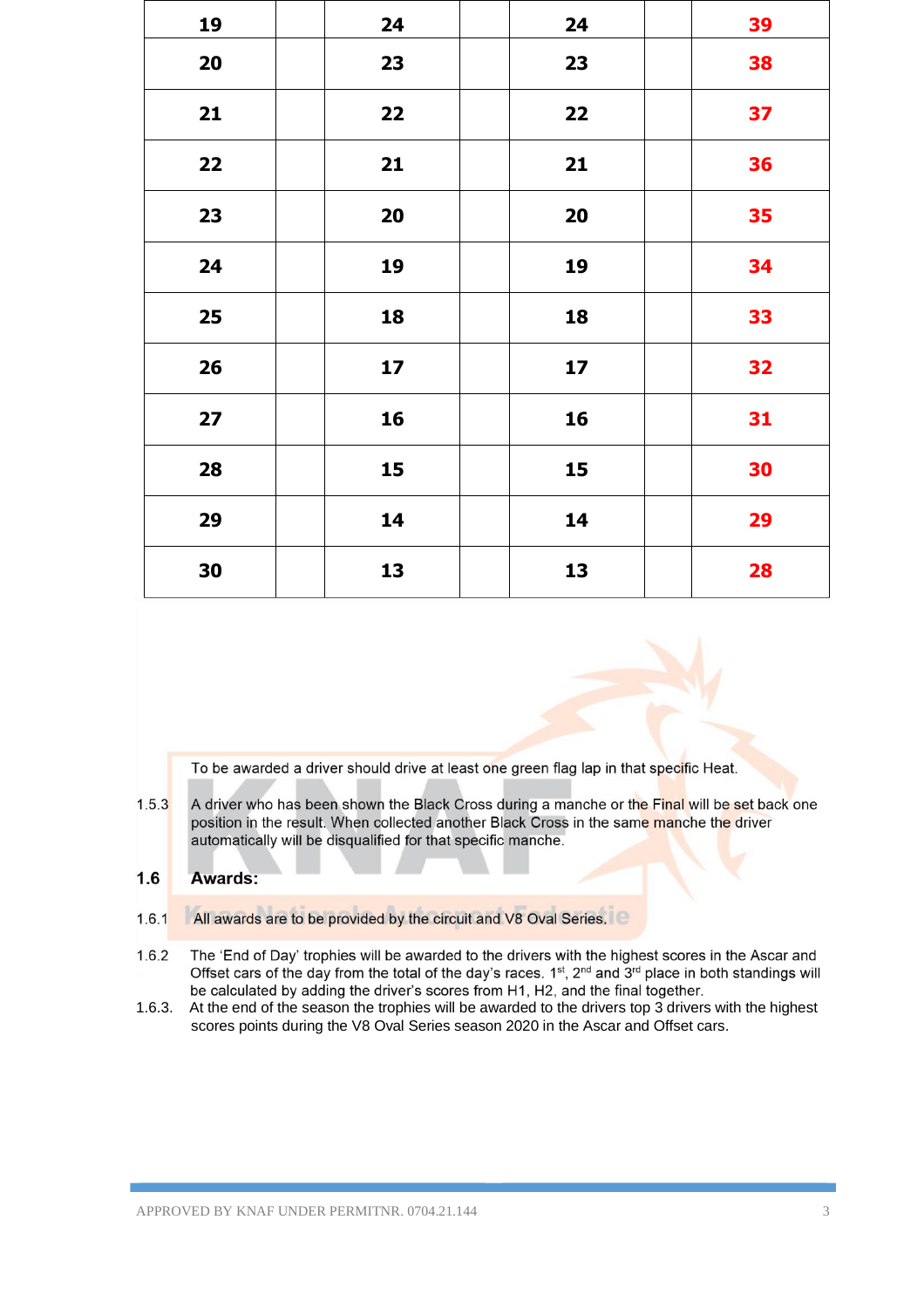# **2. SPORTING REGULATIONS - RACE MEETINGS & RACE PROCEDURES**

# **2.1 Entries:**

- 2.1.1 Competitors are responsible for making their entry prior to the entry closing date for which the driver has been invited by the V8 Oval Series Organization or Stichting Raceway Venray. A fine may be imposed on any driver who fails to enter to the meeting yet turns up to race.
- 2.1.2 Any withdrawal of Entry or Driver/Car changes made after acceptance of any entry must be notified to the Coördinator in writing ASAP. See regulation 3.1.1
- 2.1.3 All license applications must be approved by the V8 Oval Series Organization and a V8 Oval Series driver has to pass a V8 Oval Series "Rookie Test" or must have raced in the V8 Oval Series earlier and show his skills during those race(s). All this for the approval of the V8 Oval Series Organization only.

# **2.2 Briefings:**

- 2.2.1 **ALL drivers** will be required to attend a drivers briefing which will be held at the beginning of each race meeting. **All drivers will be required to sign in to the briefing**. Any driver who doesn't show up on time at any briefing will be punished with a penalty from  $\epsilon$  50,- fine and start at the back of the grid at manche 1.
- 2.2.2 Any driver failing to attend the briefing, unless specifically excused by the Co-ordinator must pay a € 50,- fine and start at the back of the grid at manche 1.

# **2.3 Races:**

- 2.3.1 During a race day, the use of only a single racing car is allowed. In free practice the use of Spare cars is allowed.
- 2.3.2 The standard minimum scheduled distance whenever practicable shall be 2 x 25 Lap Heats and 1 x 30 Lap Final. Any race distance can be reduced at the discretion of the Race Director. Special meetings can be run to a different format. The format will be made available from the organizer prior to the meeting and published on the official notice board.
- 2.3.3 All competitors must be ready to take their car to the track 10 minutes prior to the start of the race. 10 minutes before the cars can enter the track, a message will be sent to the V8 Oval Series organization group Whatsapp and a sound signal will sound in the pit lane. Competitors arriving after this time may be ordered to start from the back of the grid.
- 2.3.4 All competitors must be in the correct starting order prior to joining the circuit.
- 2.3.5 Excessive weaving to warm-up tyres using more than 50% of the track, and falling back in order to accelerate and practice starts are prohibited.

# **2.4 Pit & Paddock:**

2.4.1 All Drivers to take all due care and drive at minimal speeds in and around the pits and pit lanes. Any driver seen to be speeding in the paddock / pits will be sanctioned.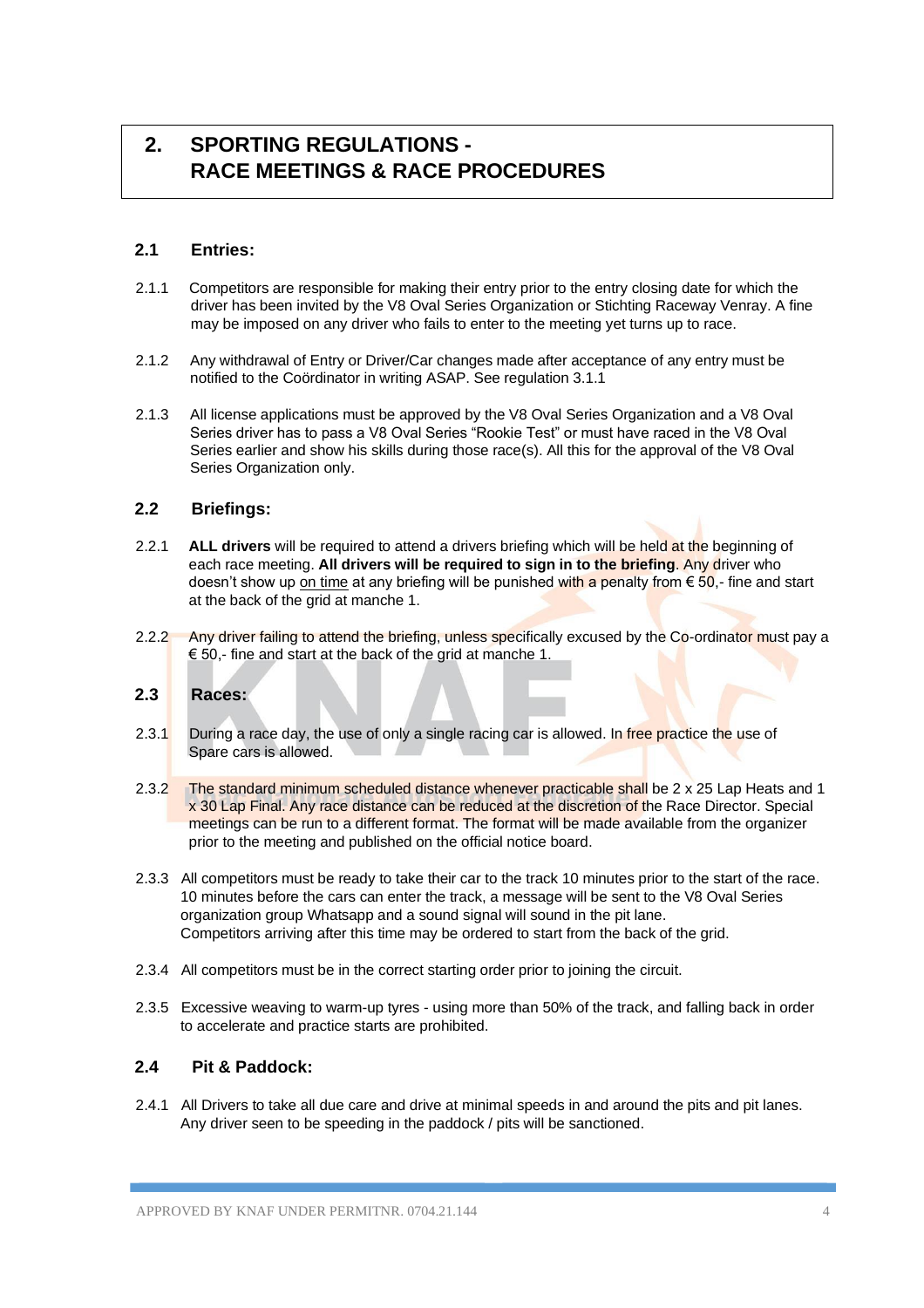- 2.4.2 The use of an environmental mat / heavyweight tarpaulin protecting the ground to prevent contamination is compulsory when working on cars in the pit and paddock areas. The mat / tarpaulin must be in one piece and extend beyond the footprint of the car.
- 2.4.3 All V8 Oval Series cars must use a pit box from Raceway Venray during a raceday.

# **2.5 Race Finishes:**

After taking the Red Flag drivers are required to:

Progressively and safely slow down, remain behind any competitors ahead of them, return to the Pit Lane Entrance/Paddock Entrance as instructed, comply with any directions given by marshals or officials and to keep the helmets on and harnesses done up while on the circuit.

Overtime / Green, White, Finish:

If we get a caution before the last lap we go in to the overtime, that means that if we are ready to race we will have 2 race laps after the green flag, so a Green, White (flag), Finish.

A minimum of one ASCAR and one Lefthander chosen at random plus the winner of the race will be required to present themselves and their cars for technical inspection. Cars that are called for technical inspection must be parked immediately after leaving the race track at the designated location (parc fermé) without changing anything to the car(s).

Failure to adhere to this regulation automatically means that you will fail any post-race checks and therefore regulation 3.7.1 will be actioned.

# **2.6. Start Procedure:**

The start will be a rolling start, the formation before the start is a two by two formation in two single file, the driver on pole-position is aloud to start only in the start zone.

It's not allowed to leave the two by two formation before green flag.

Restart after full course yellow; At the restart we start in single file, it's not allowed to leave the single file formation before green flag.

# **2.7 Overtime Procedure:**

When the Race is under caution during the closing laps, the Race distance may be extended beyond the advertised distance. Overtime will be in effect under the following two circumstances: 1) When the caution period is continued into the lap preceding the scheduled white flag lap of the advertised distance of the Race.

2) If the caution lights are illuminated and/or yellow flag is displayed prior to the leader crossing the start/finish line before receiving the scheduled white flag in the advertised distance of the Race.

Overtime will not come into effect if the leader has crossed the start/finish line receiving the white flag.

A Race that is extended and restarted in Overtime will consist of one or more restart attempt(s) and requires the leader's vehicle to break the vertical plane of the leading edge of the "Overtime Line" under green flag conditions on the first lap of the attempt. A restart attempt will consist of a green flag lap, a white flag lap, and a black and white checkered flag finish. The "Overtime Line" is placed on the race track at the same location as the finish line.

If the caution lights are illuminated and/or the yellow flag is displayed before the leader's vehicle breaks the vertical plane of the leading edge of the Overtime Line, the Overtime attempt will not be official and subsequent attempt(s) will be made until an official attempt occurs (i.e. the leader's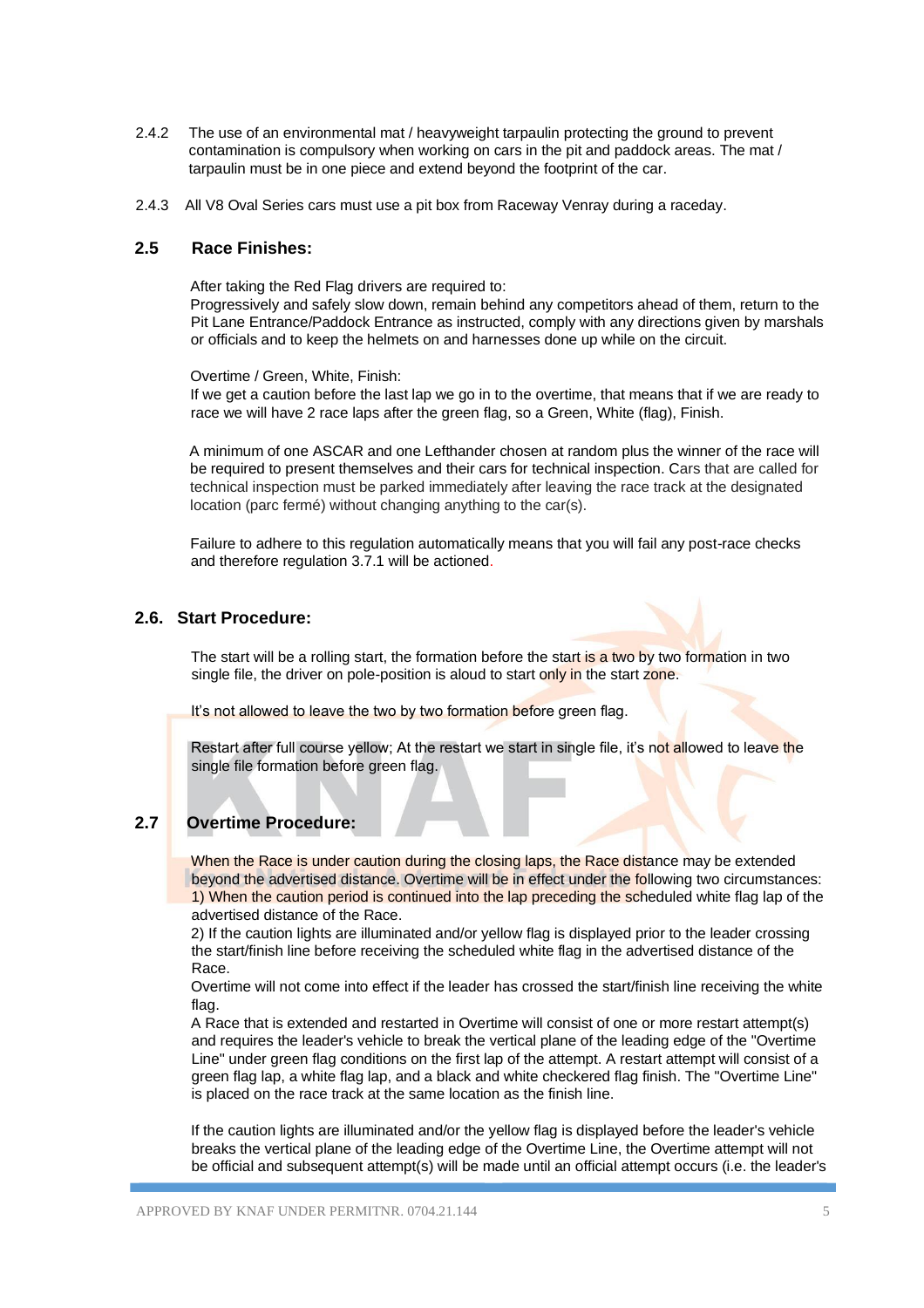vehicle breaks the vertical plane of the leading edge of the Overtime Line under a green flag condition).

If the caution lights are illuminated and/or the yellow flag is displayed after the leader's vehicle breaks the vertical plane of the leading edge of the Overtime Line, it will be an official attempt, and the Race will not be restarted and will conclude under caution. All additional laps will be counted and scored.

If a caution period occurs after the leader's vehicle breaks the vertical plane of the leading edge of the Overtime Line during the restart attempt. Caution After White Flag Is Displayed Procedure will be used to determine finishing positions for the Race

# **2.8 Flag signals:**

**Green Flag** The green flag indicates that the race has started or restarted. It is shown by the official in the flag stand when the leader enters the designated restart zone, which is located a short distance before the start/finish line.

**Yellow Flag** The yellow flag, or caution flag, indicates a hazard on the track — most often an accident, but sometimes also for debris, light rain, emergency vehicles entering (usually on short tracks with no tunnel) or a scheduled competition caution (usually used for races that have been postponed due to inclement weather). All cars must slow down and follow the pace car. Passing is not allowed under the yellow flag

**Red Flag** The red flag indicates that the race has been stopped. This may happen due to a large accident, inclement weather, track repair (such as damaged catch fencing), or for severe track cleaning. Cars may be ordered into the pits or on the track depending on conditions; red flags for inclement weather generally result in all cars parking in the pits. Race teams are not permitted to repair or adjust cars during red flag conditions. However, drivers may exit their cars, and they may be provided with water, food or other necessities. This flag is also used with the black flag to signal the end of a practice or qualifying session.

**White Flag** The white flag indicates one lap remaining in the race. More specifically, it indicates that all drivers will be scored for at most 1 more lap after passing the white flag.

**Checkered Flag** The checkered flag indicates that the race is over.

**Black Flag** The black flag indicates that a driver must pit immediately. This flag is shown if the driver or pit crew violates a rule (e.g., speeding through the pits), if the vehicle has sufficient mechanical damage that it is a hazard to other drivers, if the vehicle cannot maintain the minimum required speed (varies by track; typically disclosed in the pre-race drivers' meeting), or if a driver has been driving overly aggressively. In the event of a failure of the in-car radio, at the team's request, display the black flag to signal a driver to pit, one time only.

# **2.9. Parc Fermé**

- Knac Nationale Autosport Federatie 2.9.1 The location of the Parc Fermé will be mentioned in the Supplementary Regulations.
- 2.9.2 The Parc Fermé can only be entered by qualified officials. Adjustment, checks, changes or repairs are forbidden unless allowed by the Technical Scrutineers in charge of the Parc Fermé or by the applicable regulations.
- 2.9.3 The Parc Fermé is mandatory for all races where a Technical Scrutineering is planned after the finish of these races.
- 2.9.4 At the end of a race, the area between the finish line and the entry of the Parc Fermé and the Parc Fermé itself will be under Parc Fermé rules.
- 2.9.5 The time of the Parc Fermé is at least the time that a protest can be filed against a car (30 minutes after publication of a provisional result on the publication board).
- 2.9.6 The Parc Fermé will be opened for a specific competitor only after the competitor has received permission form the Race Director to take possession of his car again.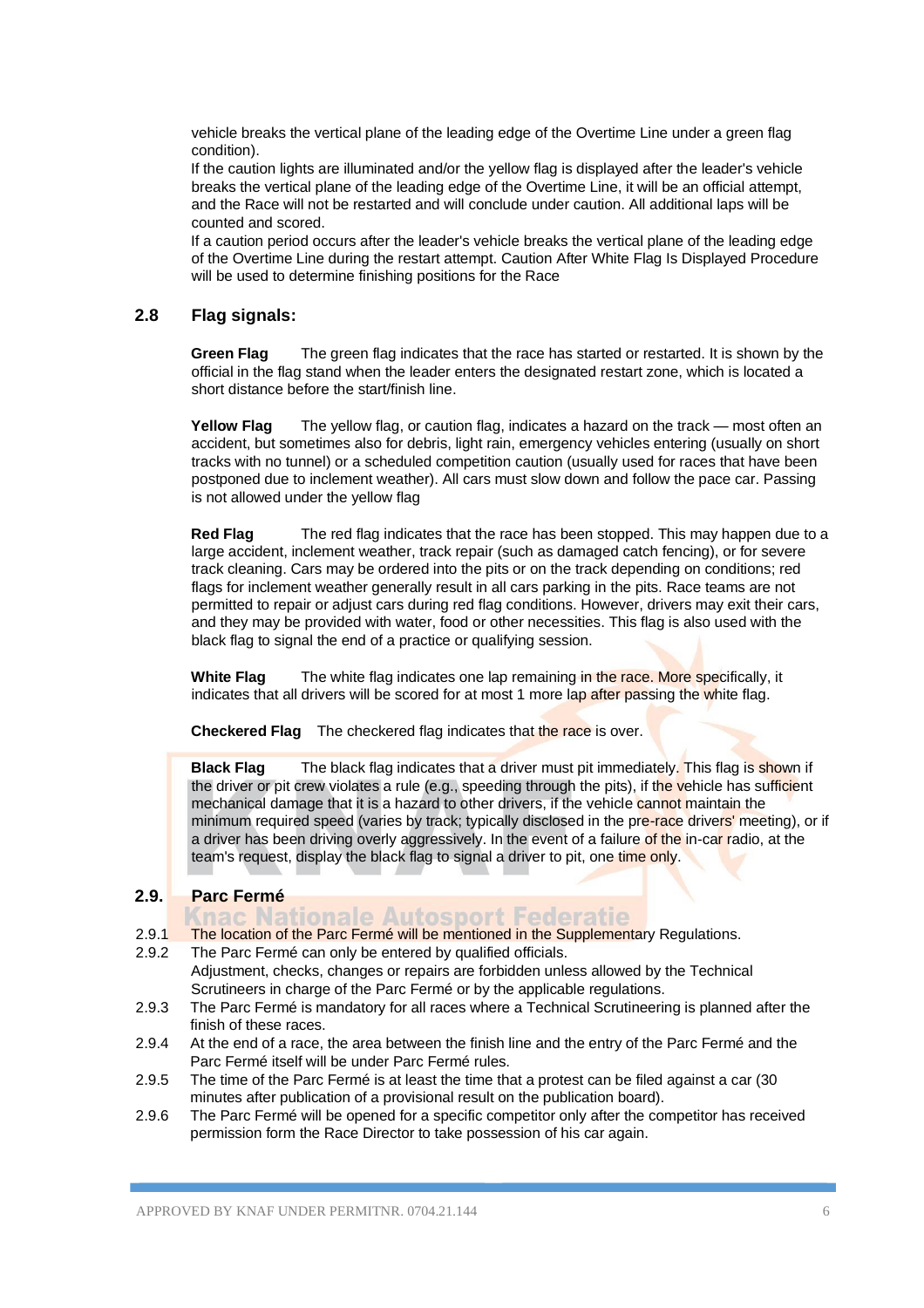# **3. CHAMPIONSHIP / SERIES PENALTIES:**

# **3.1 Absenteeism:**

3.1.1 A driver whose booking for a specific meeting has been accepted shall be deemed to have undertaken to drive. A driver who does not respect this commitment (and has not cancelled his/her entry at least 48 hours before a meeting) will be liable to a fine of  $\epsilon$  40. He/she will not be permitted to race again until the fine is paid.

# **3.2 Cheating:**

3.2.1 As an individual involved in car racing, it is your duty to protect the sport. If you know of, or suspect, cheating or any infringement of the rules likely to bring the sport into discredit, report it to the Co-ordinator immediately.

# **3.3 Intoxicants:**

3.3.1 To any driver or official who, during the course of a meeting, takes or suffers from the effects of taking any drug or alcoholic liquor, the V8 Oval Series Organization shall take whatever disciplinary action it deems necessary, referring to the FIA Appendix C; Anti-Alcohol regulations (see also KNAF Reglementen Boek, reglement Alcohol) and the FIA Appendix A; Anti-doping regulations.

# **3.4 Deprivation of Rights & Privileges:**

3.4.1 The V8 Oval Series Organization has the power to deny an individual or team their rights and privileges in whole or in part. Such power includes – but is not limited to – the power to exclude an individual or team from participation to any race and/or removal from the circuit area.

# **3.5 Protests:**

3.5.1 All protests should follow the procedure as outlined in the FIA CSI, Article 13, KNAF Reglementen Boek, Reglement Protesten / Reglement Technische Protesten Protests which do not follow the correct procedure will be inadmissible. Each protest must be accompanied by a deposit/fee, the amount of which shall be set annually by the KNAF (see KRB, Reglement Protesten / Reglement Technische Protesten).

# **3.6 Behavior / Attitude:**

3.6.1 Misbehavior towards all officials, spectators or drivers will not be tolerated and will be sanctioned right away.

# **3.7 Infringements of Regulations:**

- 3.7.1 Any competitor found guilty of infringing these Regulations (Sporting or Technical) may be reported to the Race Director for a possible fine or penalty which may include a race day ban and exclusion from the meeting or total suspension of the V8 Oval Series license and exclusion from the championship.
- 3.7.2. The V8 Oval Series Organization can take any car to a dyno test, if the car isn't confirm the regulations the cost of the dyno test ( $\in$  250,-) is for the car owner and the car/driver lost all the points from that race day. Iff the car is correct, the V8 Oval Series pay the dyno test.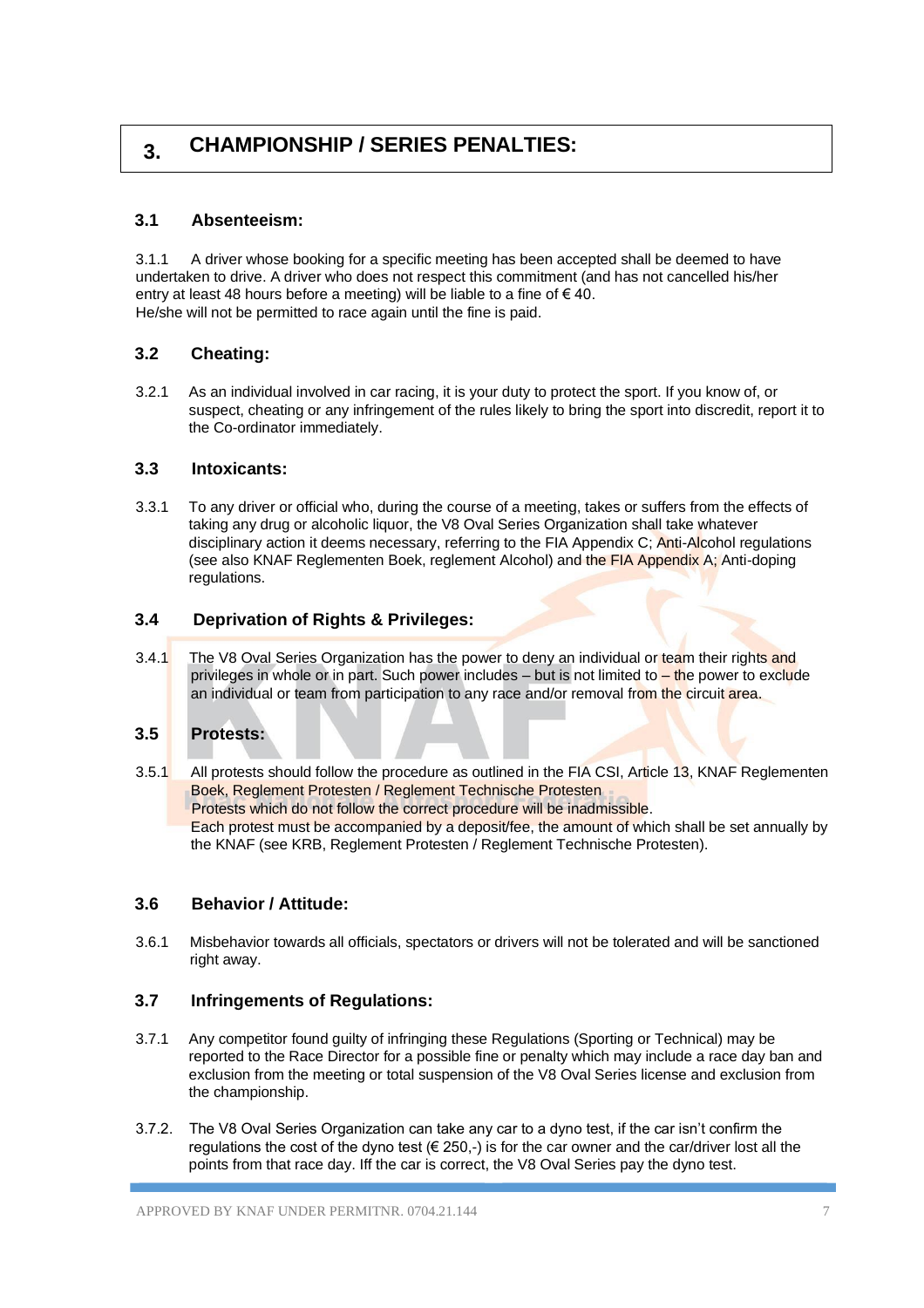- 3.7.3 Competitors are responsible for the action/s of their team, family and friends therefore regulation 3.7.1 (above) also applies to any one associated to the competitor.
- 3.7.4 Following offenses have fixed penalties to be used by the Race Director:
- 3.7.5 **Not keep your racing line / do not give the space to be overtaken:**

**First infringement**  Warning

**Second infringement** 1 place back

- 3.7.6 **Jump start**  2 places back
- 3.7.7 **Unfair driving**  Disqualification
- 3.7.8. **Dangerous driving:** Race Day Ban
- 3.7.9 **Driving at the complete inside line (3 wide)** 5 places back in the results for the innermost car

#### 3.7.10 **Technical not confirm regulations:** Loss of 100% of the points achieved in the race day.

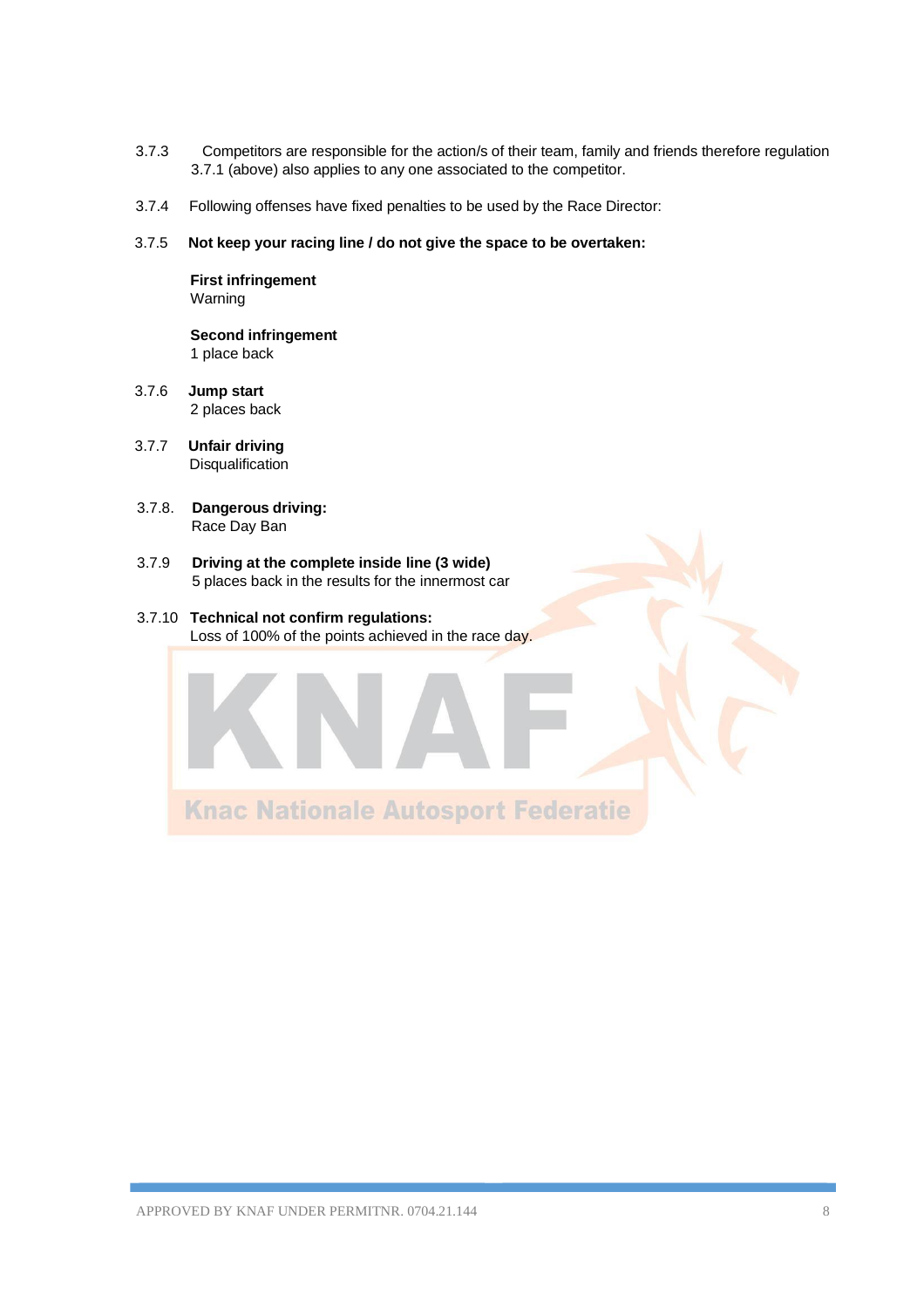# **4. TECHNICAL REGULATIONS:**

# **4.1 Introduction:**

4.1.1 These rules have been formulated to provide as level and economic racing as possible. It should be clearly understood that if the following texts do not clearly state that you can do it; you should adopt the principle that you cannot do it!! If in doubt on any of the above seek the advice of the Series Coördinator .

# **4.2 Description:**

4.2.1 All chassis must be approved by the V8 Oval Series Organization. Current approved chassis include Howe, Lefthander, LFR. To seek approval for another chassis manufacturer, please contact the Series Coördinator.

# **4.3 Safety Requirements (Competition Car):**

#### 4.3.1 **Seats**

The driver's seat must be professionally manufactured and be designed for use in Oval racing and FIA approved. Seats must have as a minimum a rear & right hand side head rest. Seats conform CSI appendix J article 253.16 (2013) but the FIA norm 8855/1999 with maximum age of 10 year and FIA 8855/2009 also maximum age 10 year are also accepted.

Original seats from the USA specifically manufactured for Oval Racing purposes are also allowed. The final judgement of seat approval resides at the Technical Scrutineer.

#### 4.3.2 **Seat Belts**

The minimum size of harnesses permitted for use are those of a five anchorage point type, using a minimum shoulder strap size of 3 inches (2 inch shoulder strap size is allowed when combined with a HANS device) with a Latch and link or cam lock release. The only anchorage points to be used are those fitted in the chassis by the licensed chassis constructor. These anchorage points are to be used to retain the seat belts only.

Seat Belts conform CSI appendix J article 253.6 (2013) FIA norm 8853.98 or higher. Original seat belts from the USA specifically approved (e.g. SFI) for Motorsport purposes are also allowed as long as they are not frayed / broken.

The final judgement of seat belts approval resides at the Technical Scrutineer.

#### 4.3.3 **Window Nets**

A driver's window must have web-type safety net with latch link release mechanism. Springloaded releases are not approved. Net must be secured in place and centered in the door area, fastened to the upper roll cage, horizontal member, when the car is on track. Window Nets conform CSI appendix J article 253.11

It is not permitted to close the passenger side window

### 4.3.4 **Fire Extinguisher**

Fire extinguishers must be according to CSI appendix J article 253.7.2 and 7.3.

When using a plumbed in system the pull cable inside the car must be within easy reach and be operational by the driver and be clearly marked with the official logo. When using the 1kg hand held extinguisher this must be within easy reach and be operational by the driver.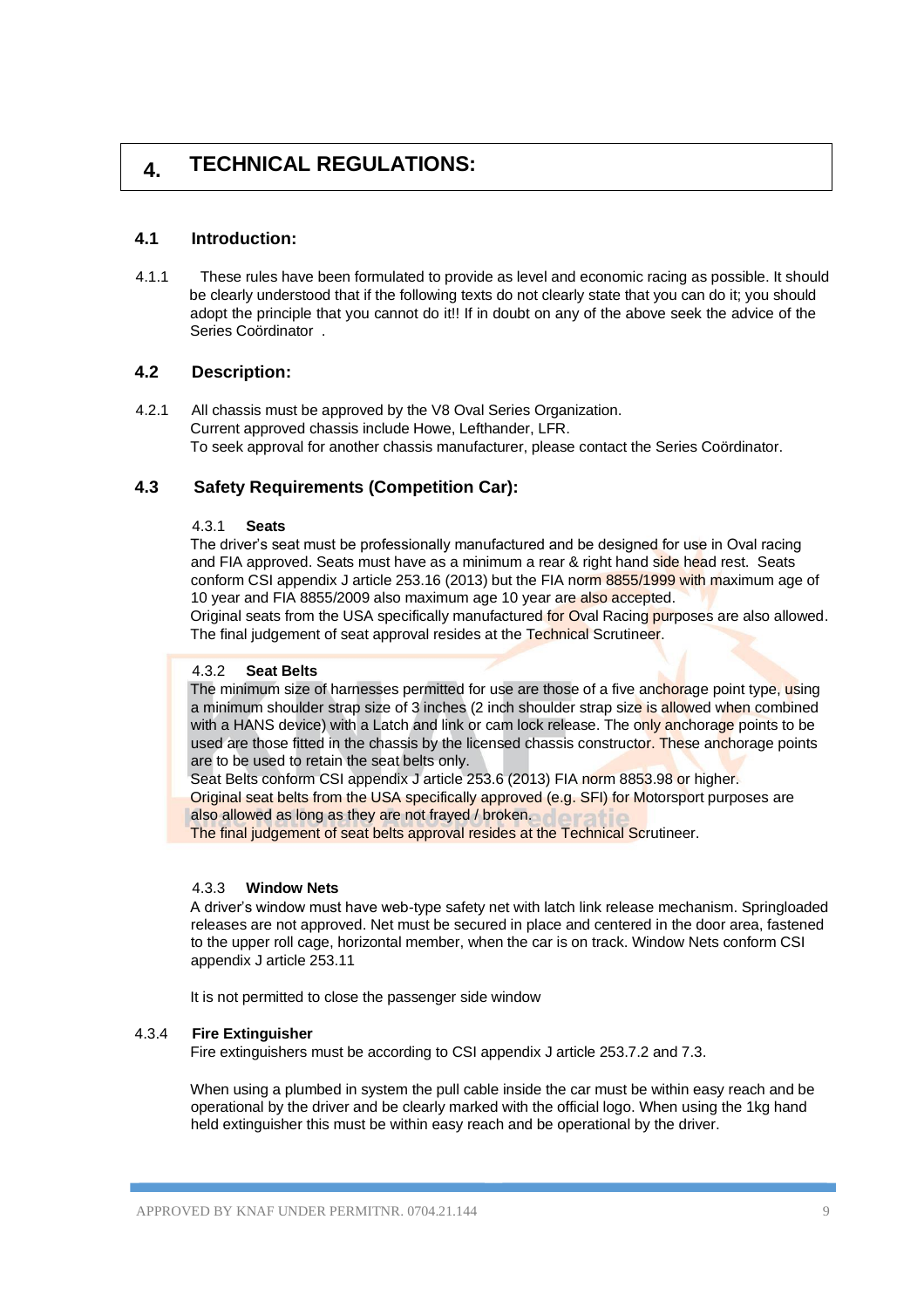Automatic fire extinguishers are valid for 2 years and, like all other systems, must have a valid inspection sticker and/or report.

**All fire extinguishers must be armed at all times** when waiting in the holding area, on the circuit and in the pit lane.

#### 4.3.5 **Fire Walls / Bulkheads**

It is required that the bulkhead between the driver compartment and the engine bay is sufficient to prevent the passage of flame or liquid. All gaps should be filled with GRP or fire resistant putty.

It is required that the bulkhead between the fuel cell, oil tank, auxiliaries and the driver compartment is sufficient to prevent the passage of flame or liquid. All gaps should be filled with GRP or fire resistant putty.

#### 4.3.6 **Circuit Breaker / Electrical Cut-Off Switch**

An electrical isolation switch is required on all competing cars and be capable of stopping the engine at any time.

All cars the minimum requirement is to have the externally operated switch. This should be clearly marked with the official logo.

- 4.3.7 A high intensity rear 'Rain' light must be fitted and be in full working order with **No exceptions.**
- 4.3.8All cars must have a towing strap fitted to the chassis rail on the front and rear cross member at a height no higher than the front or rear bumper to aid recovery of broken / non running cars

#### **4.4 Safety Requirements (Driver):**

#### 4.4.1 **Fire proof clothing**

Fire proof race suits, underwear, balaclava, gloves and boots are compulsory. All clothing must have valid FIA or SFI certification according to CSI appendix L with FIA norm 8856-2000

# 4.4.2 **Helmet and neck support system**

Helmets must meet or exceed one of the following standards according to CSI appendix L with norm; (full face helmet)

(a) **FIA8860-2010** 

#### (b) **Snell SA2010 or SA2015**

The European standard helmet may be used in Fiberglass, Carbon or Tri-Composite form only. NO POLYCARBONATE helmets are allowed.

#### 4.4.3 **Visors / Goggles**

Shatterproof visors / goggles must be worn at all times whilst on track.

- 4.4.4 A mandatory head and neck support system must be worn by all drivers at all times whilst on track, systems must be SFI or FIA approved, for example:
	- (a) H.A.N.S device
	- (b) Simpson Hybrid device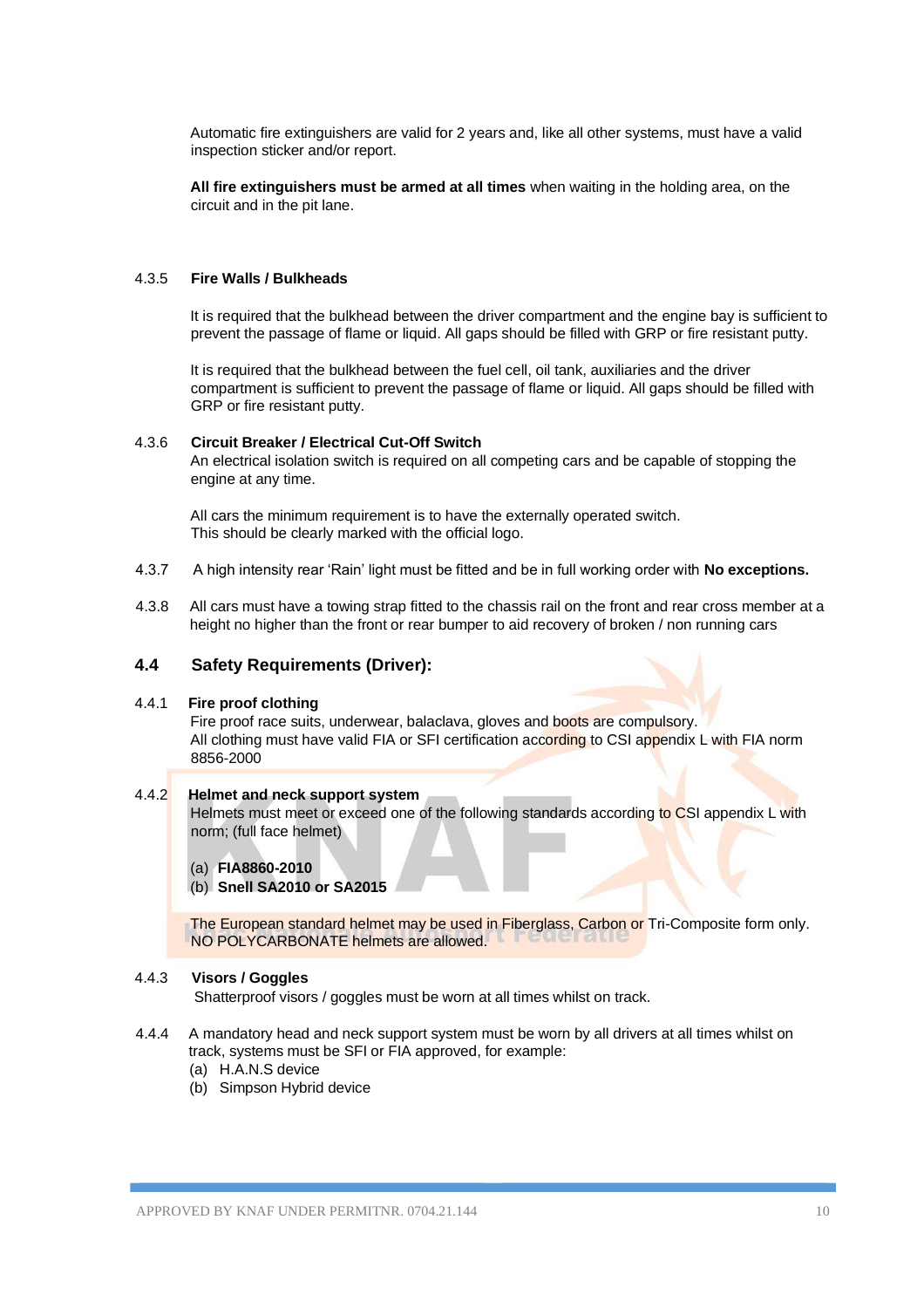#### 4.4.5 **Race Radios**

**All competitors must have a spotter located in the prescribed spotter area prior to any on track activity, this includes, practice, qualifying and/or racing. Spotters are mandatory and no competitor will be permitted to drive without a spotter in the designated area.** 

An V8 Oval Series approved race receiver tuned to the Race Control is compulsory.

Radios will be checked prior to the start of each race. In case of a non-working radio the driver is prohibit to take part in the race.

In case a spotter/driver cannot listen to Race Control any longer during a race the driver has to stop racing and park his car on the infield immediately.

If Race Control during a race suspects that a spotter/driver can no longer hear them, the driver in question will be shown a black flag and he has to leave the race.

Spotter systems are allowed if all the above rules are observed.

When a driver is forced to stop on the infield they are obliged to keep listening to Race Control and don't park on the 1/4 mile oval.

#### **4.5 Chassis:**

#### 4.5.1 **Ground Clearance (minimum)**

Minimum ground clearance is 3,5" ( 89 mm )

The minimum ground clearance measurement is taken between the lowest point of the main chassis structure and the ground that the car is sitting on.

Side Skirt Clearance. A minimum of 2" (50mm) clearance is required, measured in a vertical plane between the bottom of the skirt and the ground.

Clearance is to be measured with the driver on-board immediately after the race.

The measurement is conducted on the measuring surface during Technical Scrutineering. The measuring surface is available to the participating teams to check the minimum ground clearance during this period after consultation with the Technical Scrutineers.

### 4.5.2 **Dimensions**

4.5.2.1 **Wheelbase** (off-set or straight up) must not exceed 105" (2667mm) side to side maximum tolerance = 13mm.

#### 4.5.2.2 **Track Width**

 Late Models must not exceed 77" (1955mm) SCSA / ASCARS must not exceed 77" (1955mm)

The track with measurement is taken from the lower outer edge of the tyre just in front of the centre line of the axel where the tyre makes contact with the ground and just behind the centre line of the axel where the tyre also makes contact with the ground. These measurements are then added together and divided by two (2) to obtain the final reading.

4.5.3 All dimensions are measured with driver and can be taken at any time during the race meeting.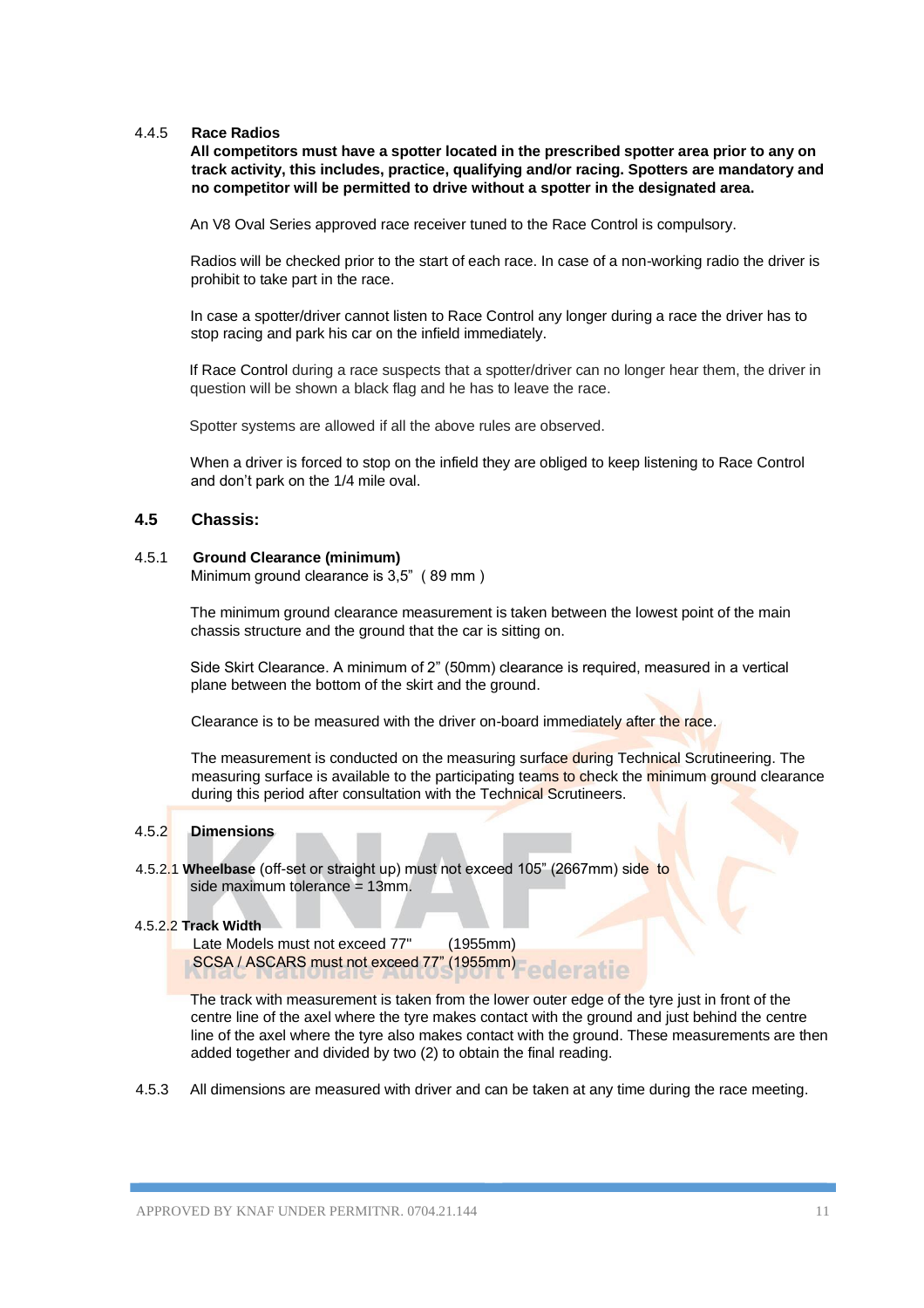### **4.6 Bodywork**

- 4.6.1 With the exception of the following, no modifications allowed to external or internal body panels, chassis or unitary construction: it is prohibited to cut holes in any panels unless specifically permitted by V8 Oval Series Organization.
- 4.6.2 All bodies not build of Carbon Fiber are allowed in the V8 Oval Series and have to have the looks of a Late Model car.
- 4.6.3 The bonnet must have a minimum of four (4) positive locating pins on the leading edge additional locating pins are permitted on the bonnet assembly.
- 4.6.4 The rear deck panel of body work must be hinged or removable and secured with quick release pins or fasteners
- 4.6.5 A full, standard shape, moulded front windshield representing the original manufacturer's model must be used. Windshield must be secured to prevent windshield from popping out under internal pressure. A minimum of two (2) windshield braces must be in place.
- 4.6.6 A full, stock dimension shaped rear screen is mandatory and must be held securely in place it must also be securely braced internally to prevent bowing or distortion under racing conditions.
- 4.6.7 Side window apertures (driver and passenger side) must remain as produced. All quarter panel windows must be fitted in stock window openings. No right hand side passenger window is allowed and must remain as an open aperture at all times.
- 4.6.8 The front bumpers/grills must have mesh screen covering the air intake areas.
- 4.6.9 The front skirt, if fitted, must be in a vertical plane. A minimum of 50mm clearance is required, measured in a vertical plane between bottom of skirt and the ground. Clearance to be measured with full tank of fuel and driver.
- 4.6.10 Vehicles must be fitted with one interior rear view mirror or either standard passenger car type, multi panel type or wide vision type. Vehicles should also be fitted with one driver's side externally mounted rear view mirror. All mirrors will need to be approved prior to use.
- 4.6.11 A windscreen wiper system is permitted and optional.
- 4.6.12Roof mounted air vanes are permitted; if fitted they must be symmetrical to the cars centre line, maximum width 1066.8 mm (42 inches) two template gaps 4 mm wide, 304.8mm (12 inches) and 609.6 (24 inches) measured back from the leading edge of the roof. Vane height on roof will be 25.4 mm (1 inch) maximum. Rear window strake must be fitted on the left side only 44.45 mm high (1.75 inches) maximum height.

A tolerance of +2mm – 0mm will be applied to the height measurements in this article.

- 4.6.13The underside of the car must not be belly panned or flush paneled. Panels may not be added from the front bumper to the chassis or from the rear of the chassis to the rear bumper. No fixed or movable air directing devices are permitted underneath the car.
- 4.6.14 No panel maybe bonded together to form a one piece front or rear end, nor is it acceptable to have panels repaired with race tape with the exception of a temporary repair carried out during a race meeting. It is not permitted to tape over any panel joints.
- 4.6.15 The rear spoiler must have a 3mm gap in the center, Spoiler supports are only allowed to be fitted on the rear face. It is permitted to radius the rear spoilers by 12.5mm.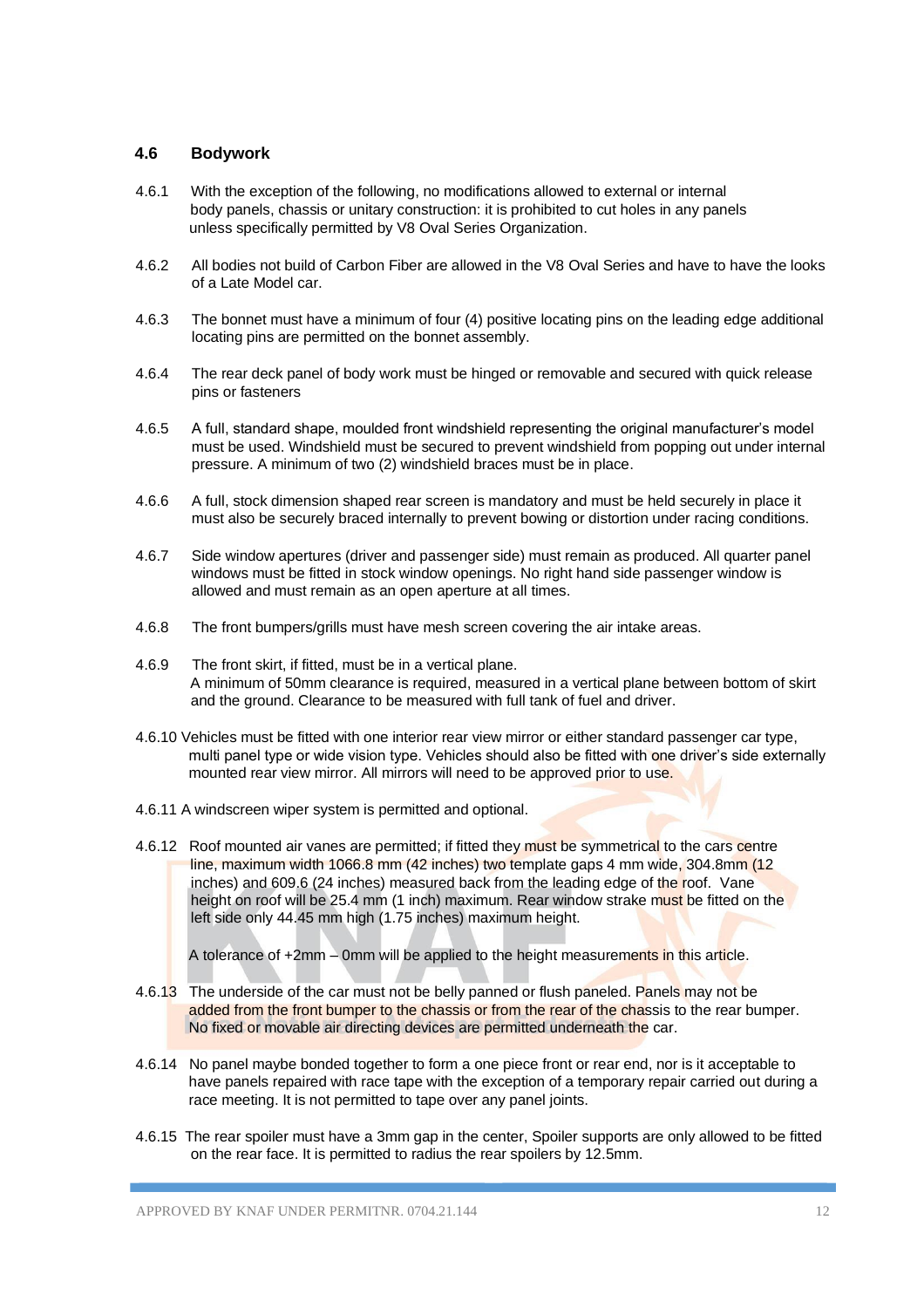#### **4.6.16 Dimensions**

#### Late Model + SCSA/ASCAR

| Body Width (max)<br>Nose clearance from ground (min)  | 79.5"<br>4" | (2020mm)<br>(100mm) |
|-------------------------------------------------------|-------------|---------------------|
| Front Skirt clearance from ground (min) 2"            |             | (50mm)              |
| Rear Spoiler Height (max)                             | 7"          | (178mm)             |
| Rear Spoiler Height (min)<br>Rear Spoiler Width (max) | 5"<br>59"   | (127mm)<br>(1498mm) |
| Rear Spoiler Radius (max)                             | 0.5"        | (12.5mm)            |

# **4.7 Engines**

.

#### 4.7.1 **Late Model Engines**

# **GM 604 Crate Engine 400/400** with **NO Alterations**

Those engines have a tested standard performance of 425HP +5%. All engines that exceed this performance are considered not original.

**Goodwrench Fast Burn 385 ZZ4** Partial Engine 12561723.

Engine performance may not exceed performance of GM 604 Crate engine 400/400.

#### **SCSA/ ACCAR Engines**

SCSA Cars and ASCARS must be fitted with GM LS 1 engine. GM 604 Crate Engine 400/400 with NO Alterations. If an LS1 engine fails beyond repair then the GM 400/400 may be used as a replacement. Ascar engines may have a maximum tested performance of 450HP +5%.

- 4.7.2 No over boring is allowed without written approval of the V8 Oval Series Organization.
- 4.7.3The engine block must be externally identifiable and of the original material composition it must remain on the original side of the front and rear bulkheads and orientated as fitted as standard.
- 4.7.4The engine must remain in its original position plus or minus 3mm in the vertical or horizontal plane. Engine must be located in normal, upright position with both banks of cylinder bores at an equal angle to the vertical. A tolerance of  $+/-1$  degree is permitted. The measurement is taken when the lower chassis rails are of an average equal distance from either a designated floor area or measuring system.
- 4.7.5Un-sealed engines (also after repairs) need to be tested and resealed by the organizer. If a car has no V8 Oval Series seal, that car is not allowed to participate during the race days.

### **Knac Nationale Autosport Federatie 4.8 Ignition / Electrical Systems**

4.8.1 Ignition systems for Late Model cars must have a seal and comprise of the following components: Distributor MSD pro billet type Part numbers: 85551, 8570 or 84891 MSD 6AL Digital (6425). Ignition boxes will be sealed by the organization and may be exchanged between cars by the organization at all times.

 It is recommend that Late Model type cars use the Bronze Distributor Gear MSD-8471 Rev limit will be set to 6400 Rpm.

Only 1 ignition box per car is permitted.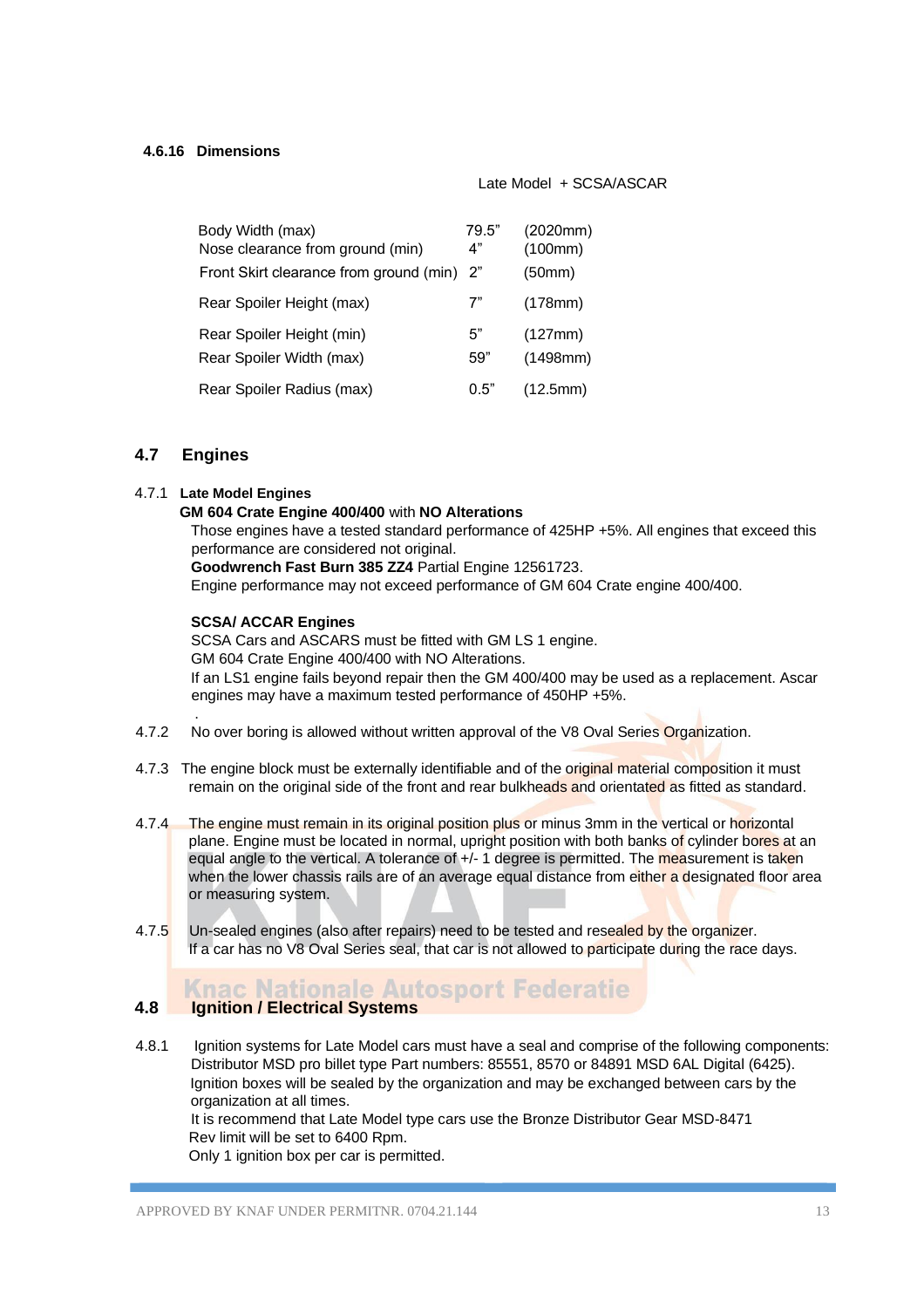4.8.2 The V8 Oval Series Organizers reserve the right to introduce an official V8 Oval Series ECU (for ASCAR's) which can be used and fitted in to a competing car at any time.

### **4.9 Suspension**

4.9.1 Shock Absorbers Only the following shock absorbers may be used;

> Late Model Cars QA1 50 and 51 series

SCSA / ASCARS QA1 50 and 51 series Penske: Left Front PS-7546-SA-L Right Front PS-7546-SA-R Left Rear PS-7548-SA-L Right Rear PS-7548-SA-R

The shock absorbers as listed above may be fitted on any corner on the car. Only one shock absorber may be fitted per corner.

- 4.9.2 Shock absorbers may be re-valved, re-stroked, have the oil changed or be modified in any way as long as original products will be used. No brackets, cowlings or materials maybe added to make them work more or less efficiently.
- 4.9.3 Springs / Anti Roll Bars: Springs must be a single piece unit of up to 2 5/8" in diameter. Late Model cars should be fitted with a minimum spring rate of: Front: 300 LB/IN Rear: 185 LB/IN
- 4.9.4 For SCSA and ASCARS only it is permitted to use a flat type spring assister up to a spring rate weight valve of 5kg to maintain the spring caps in position.
- 4.9.5 Progressive springs are not permitted.
- 4.9.6 Springs/Shock Absorbers are NOT permitted to be fitted to the trailing arms.
- 4.9.7 All corners are to be fitted with coil overs. No leaf springs are allowed.
- 4.9.8 Front anti roll bars are free and optional but must be an 'off the shelf item'. It is not permitted to modify the anti-roll bar to gain a different torsional value. It must be mounted on the controlled chassis bracket as original designed. Adjustment is only permitted within its original capabilities.
- 4.9.9 Rear anti roll bars are NOT permitted.
- 4.9.10 Active systems that control any part or characteristic of the suspension or steering are not permitted.
- 4.9.11 Any system or device that enables the ride height or suspension geometry of the Race Car to be controlled by the driver or remotely by any other means is forbidden.

# **4.10 Transmission**

4.10.1All transmission parts must be "off the shelf" (i.e. stock items available to all).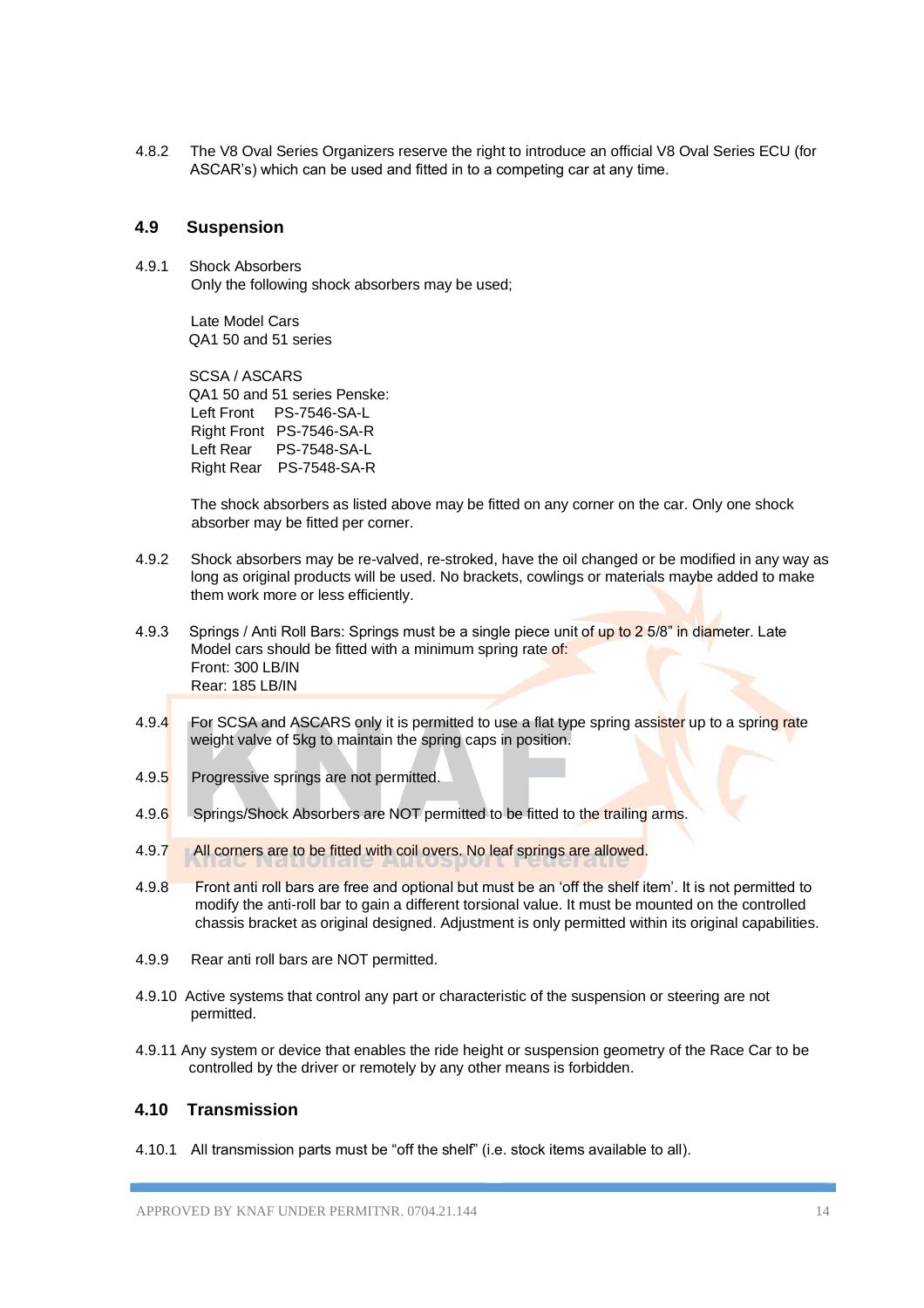4.10.2The Clutch must be entirely mechanically / hydraulically operated by foot. The hydraulic slave cylinder is permitted to be internal or external to the bell housing.

#### 4.10.3 **Gearbox**

#### **Late Model Gearboxes**

#### **Jericho gearbox**

| Brinn Gearbox fitted with an integral clutch | BR-70001      |
|----------------------------------------------|---------------|
| Flywheel/Flex plate                          | GM14088765    |
| Falcon Raptor fitted with an external clutch | 60200         |
| Quarter Master Bell housing / Clutch Kit     | 00810028581ZZ |

Other Gearboxes, Flywheel & Clutch 2/3/or 4 Speed may be permitted subject to written approval from the promoter/scrutineer.

The Bell Housing may be cut at the bottom for ground clearance.

#### **SCSA / ASCAR Gearboxes**

The specified gearbox is the four (4) speed Jerico WC4 with fixed ratios as listed below: Gear Ratio 1st 2.07 2nd 1.58 3rd 1.18 4th 1.00 Taking these ratios it will equate to gears sets of: Main Drive Set 27 / 22 First Gear Set 32 / 19 Second Gear 27 / 21 Set **Third Gear Set 24/25**<br>Third Gear Set 24/25 Knac Fourth Gear is 1 to 1

All power train components (bell housing, gearbox, prop-shaft, differential) must be located on the true centre line of the chassis. A tolerance of +/-3mm is permitted.

### 4.10.4 **Prop shafts**

The prop shaft manufacturer/supplier is free and must be a one-piece design fitted with a Heavy Duty joint. The prop shaft must be made of steel and be painted white.

#### 4.10.5 **Rear Axel**

All straight rail cars must use a spool and permitted cars may use a locker. All axle tubes must be steel quick change types. A Ford 9" axel is not allowed.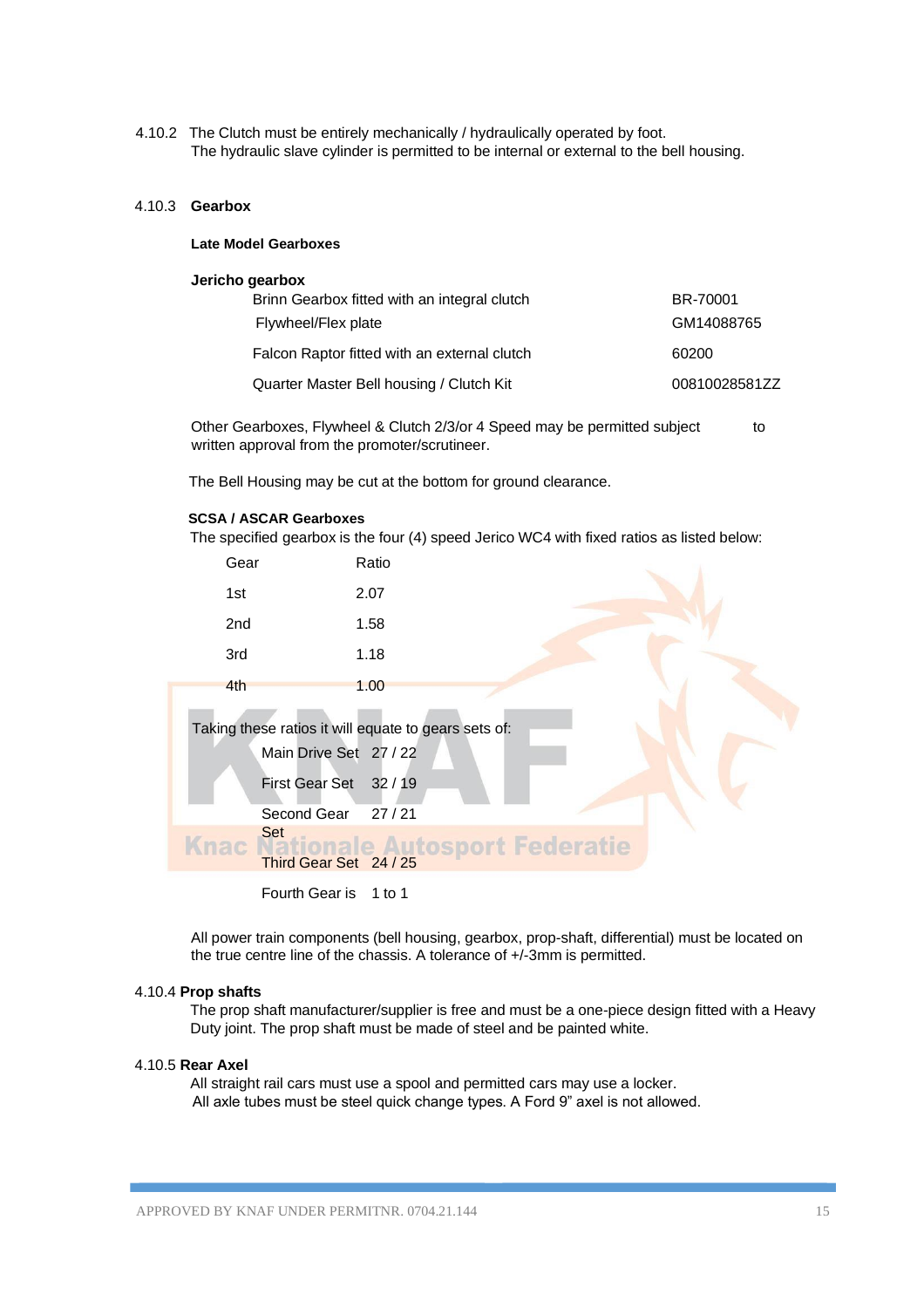### **4.11 Brakes**

- 4.11.1 Brake discs / rotors must be made out of steel, Carbon discs are prohibited.
- 4.11.2 Brake linings / pads are free and must be an 'off the shelf' item.
- 4.11.3 Ducting for the purpose of cooling brakes or removing dust is permitted.
- 4.11.4 All four (4) wheels must be braked.
- 4.11.5 In car brake bias valves / adjusters may be fitted.
- 4.11.6 Brake Discs / Rotors and Calipers

 **Late Model Brakes -** Discs/Rotors must be steel 11.75" Howe Front 337 Standard Fit Howe Rear 33658 Standard Fit Lefthander Front Wilwood 006-120 7429 L/R or the replacement 120-11136 Wilwood Rear: 120-11576

#### **SCSA / ASCARS**

| Front Brake discs / rotors vented directional vanes | Size 310 x 32mm |
|-----------------------------------------------------|-----------------|
| Rear Brake discs / rotors vented directional vanes. | Size 298 x 32mm |

The following calipers may be used at either the front or rear of an ASCAR but they must be matched per axel i.e. both front or rear calipers must be the same specification.

| Six pot design. Configuration piston sizes $1.25 - 1.375 - 1.75$ |                       |
|------------------------------------------------------------------|-----------------------|
| Right Hand caliper                                               | Part No CP5805 - 250L |
| Left Hand caliper                                                | Part No CP5805 - 350L |

| Four pot design. Configuration piston size $1.375 - 1.375$ |                        |
|------------------------------------------------------------|------------------------|
| Right hand caliper                                         | Part No CP4751 - 95OL  |
| Left Hand caliper                                          | Part No CP 4751 - 85OL |

 Front: 120-6584-RS/120-6585-RS Rear: 120-11576

# **4.12 Carburettors / Fuel**

4.12.1 Only the following type of carburetor may be used on a Late Model race car.

BG/Demon 650 CFM 128-2010 Holley 650CFM 0-80802 Holley 650CFM Track warrior 0-67199

 ASCARS are also allowed to use those types of carburetors but only in combination whit Holley intake manifold, type 300-132 and distributor MSD 6010.

4.12.2 No spacers are permitted to be used between the inlet manifold and carb.

4.12.3 Metering blocks must remain as standard.

4.12.4 Roadside Pump fuel is the only one to be used. Racing fuels are NOT permitted. Fuel samples can be taken at any time during a meeting.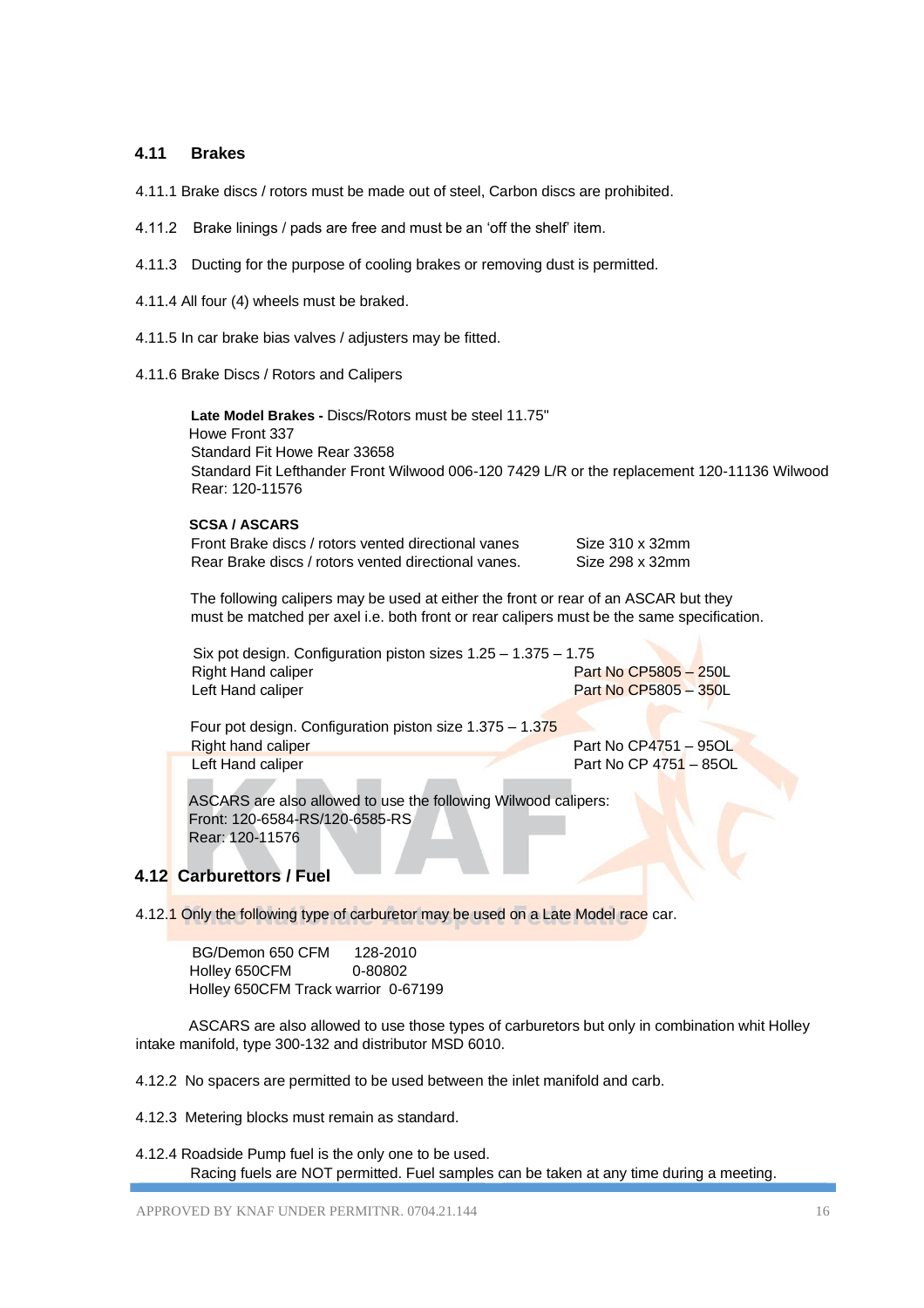- 4.12.5 Only the following additives may be used with *'Roadside Pump Fuel'* Millers. Competition Valve Lubricant.
- 4.12.6 Air filters are Free but must be an "Off the Shelf" item. No forced air intake is allowed by carburetor engines.
- 4.12.7 Only mechanical fuel pumps may be used on Off Set Cars. ASCARS may use electrical fuel pumps. Carburetors will be sealed to the engine at the dyno test and have to stay sealed after.
- 4.12.8 All carburators must have a seal from the LMV8 series.

### **4.13 Wheels**

- 4.13.1 The only permitted wheels to be used are an NASCAR type design as supplied by brands as: Diamond Racing Wheel Aero Wheel Bassett Wheel Bart Wheels
- 4.13.2 All wheels must not exceed the maximum width of 10" (inches) and must be made of steel.
- 4.13.3 All Late Model wheels must not exceed the maximum backspacing of 5 inches. The following backspacing's are allowed for SCCA and ASCARS: Left side: 5"
- 4.13.4 Pop Off air release valves of any type are NOT allowed.
- 4.13.5 The wheel must be fitted with competition nuts
- 4.13.6 NO weights are to be used to balance the rims / wheels / tyres
- 4.13.7 No wheel spacer is allowed to be used what so ever even within the make-up of the wheel rim centers or the hub assembles.
- 4.13.8 Wheels and tyres must fit within the confines of the bodywork, for bodywork dimensions see regulation 4.6.16

#### 4.14 Steering

- 4.14.1 Quick release steering wheel hubs are mandatory ederatie
- 4.14.2 Steering ratio is free. Power assisted steering may be fitted or removed

Right side: from 3 to 5"

4.14.3 Competitors are advised to use a collapsible steering column.

# **4.15 Tyres**

- 4.15.1 In dry racing conditions Hoosier Tires and American Racer EC-84 tyres sized at 27.0/10.0-15S with a maximum stagger of 2" may be used in the V8 Oval Series races. In wet conditions American Racer and Hoosier rain tyres as supplied by Raceway Venray are permitted.
- 4.15.2 Re-profiling of tyres, rain or dry, is not allowed.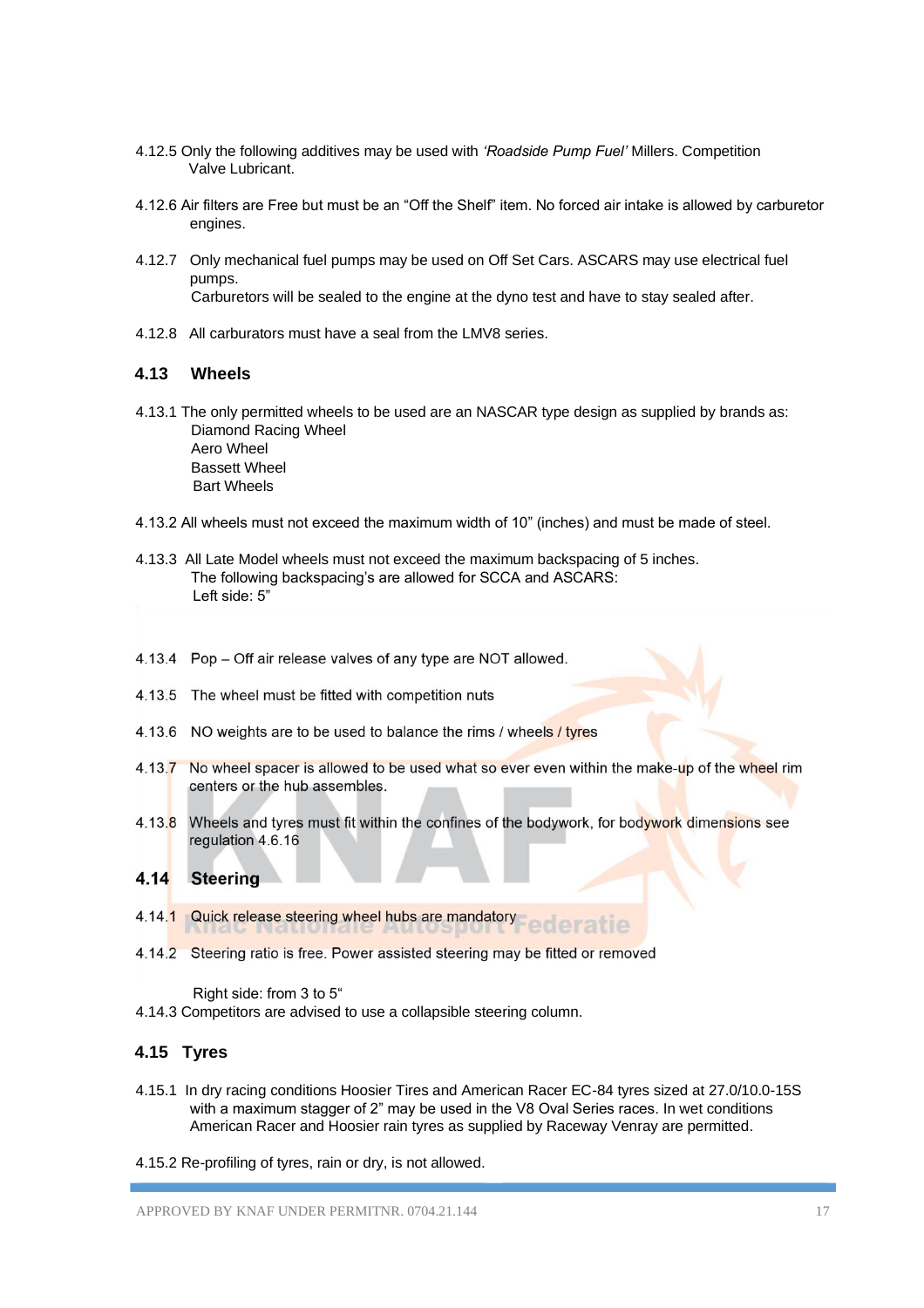- 4.15.3 Raceway Venray (Henk Hanssen) is the official tyre supplier for the V8 Oval Series. During the season the use of slick tyres is maximized to 18. Each tyre will have its serial number registered with the V8 Oval Series. Drivers have to signed in the tyres with serial numbers of all tyres they've used before the first race.
- 4.15.4 It is the competitor's responsibility to ensure that all tyres are logged with the series coördinator. He therefore needs to hand in to the series coordinator, before the start of the event, a signed and written form per event which tyres (numbers) will be used. Failure to do this will result in an instant ban.
- 4.15.5 Use of tyre warmers is strictly prohibited.
- 4.15.6 Softening the tyre by using any type of compound is prohibited. Use of any chemical mixture that is placed in the vicinity or applied to the tyre that would restructure the compound of the tyre is also prohibited

# **4.16 Exhaust and Silencing**

- 4.16.1 Exhaust system is free but must be off the shelf components.
- 4.16.2 Noise limit is set at ≤ 92 Db(A) at 10 m distance. Cars which exceed the noise limit are not allowed to take part in any V8 Oval Series track action. The V8 Oval Series Organization always checks this while driving on the track. This maximum noise production per car is measured at the official measurement point and is undisputable. Noise measurement executed by the Government will prevail over the regulations.

### **4.17 Weights**

4.17.1 The minimum weight limits and maximum left side weights are as follows:

Minimum Weight:

| Late Models              | 1180kg (2600lb) complete with driver |            |
|--------------------------|--------------------------------------|------------|
| SCSA / ASCARS / DNRT     | 1230kg (2706lb) complete with driver |            |
| Maximum Left Side Weight | Late Models<br>SCSA / ASCAR s        | 57%<br>57% |

4.17.2 Minimum weight and left side weight is the weight of the vehicle after it completes either a heat or a race and will include fuel and driver in full race clothing (including helmet) No topping up of fluids is permitted. The competing car can be weighed at any time.

- 4.17.3 All ballast weight must be mounted inside the vehicle and be flush with the bottom of the main frame rails or inboard of main frame rails. No ballast weight may be attached to the outside of frame rails of the front clip, center section or rear clip. No ballast weight may be placed in battery trays. All ballast weight must be securely attached to the mainframe rail or major cross member structures with a minimum of grade 8.8 bolts. It is mandatory that all major ballast weight must be encased in steel tubing; this steel tubing can be welded or bolted to the main chassis structure as detailed above. All steel boxed enclosures must be approved by the V8 Oval Series organization. No lead shot or liquid type ballast is permitted.
- 4.17.4 Absolutely no weight-transfer devices may be adjusted while the car is competing.

4.17.5 There is no maximum weight limit.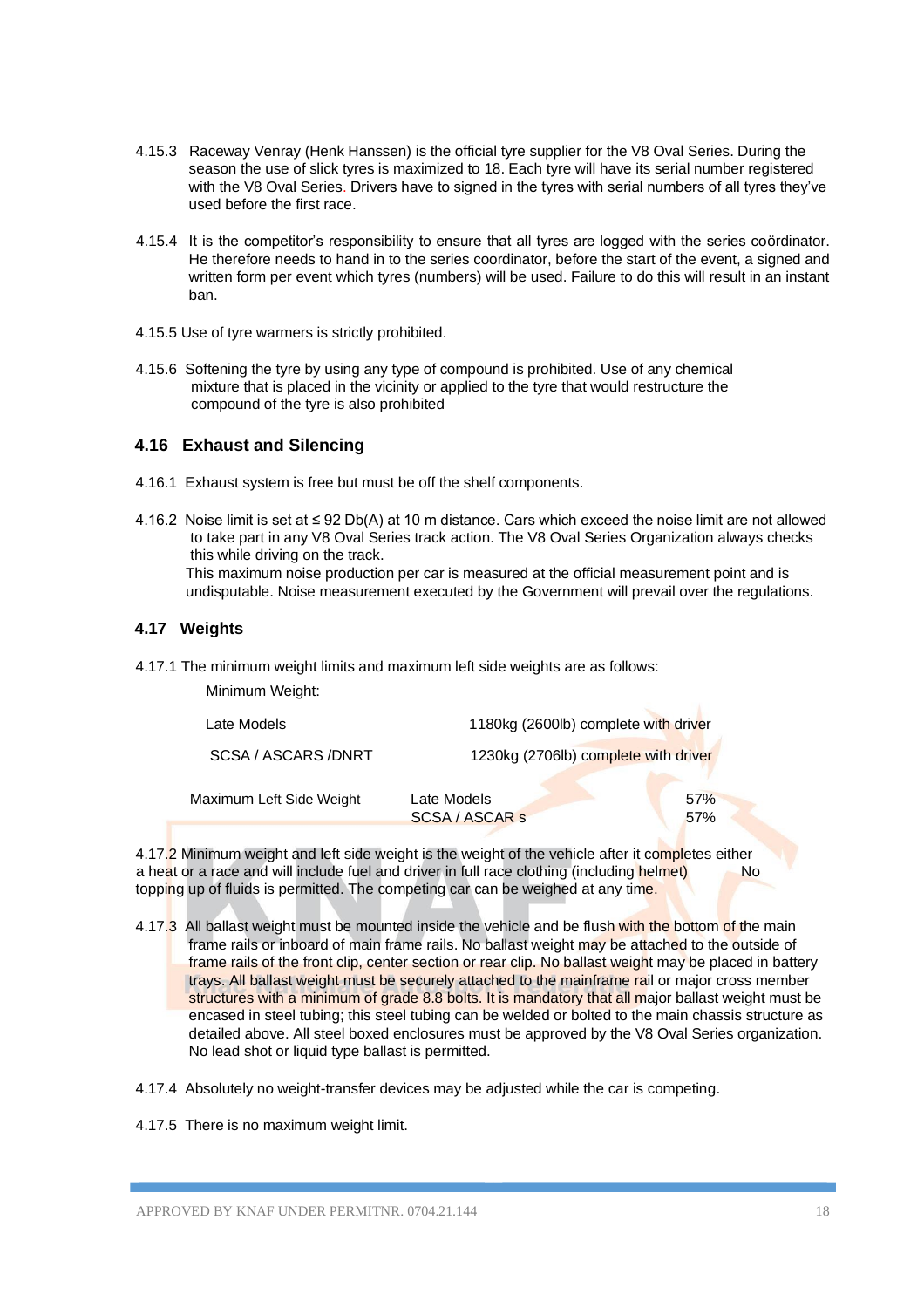#### **4.18 Miscellaneous**

- 4.18.1 Where original materials are unobtainable, local repairs of adequate strength may be made using modern equivalents. All repairs must be approved by the V8 Oval Series organization.
- 4.18.2 Nuts, bolts, washers and locking devices are free except for Hollow Fixings which are NOT Permitted
- 4.18.3 To enable the scrutineers the use of wire seals, every installed engine must have 1.6mm (1/16in.) holes drilled in at least two adjacent sump bolts and two adjacent rocker/cam cover bolts.
- 4.18.4 Engines and Final Gear housings may be sealed at any time by an V8 Oval Series appointed scrutineer and only by written permission in advance from V8 Oval Series Organization may seals be broken.
- 4.18.5 Competition numbers as allocated in the V8 Oval Series shall remain as allocated until January 31<sup>st</sup> proceeding the new season.
- 4.18.6 The V8 Oval Series Organization reserves the right to deviate in specific cases of these regulations without having to be accountable to drivers, teams, sponsors or anyone else. No rights can be deduced trough these deviations from the regulations.
- 4.18.7 The tools and/or measuring equipment used by the Technical Scrutineers during scrutineering is binding and any appeal or prosecution against the tools/measurement equipment in any way, is not allowed. As described further in these regulations the entrant has the possibility to use the tools/measurement equipment of the organization, to check his car if it is complying with these Technical Regulation.